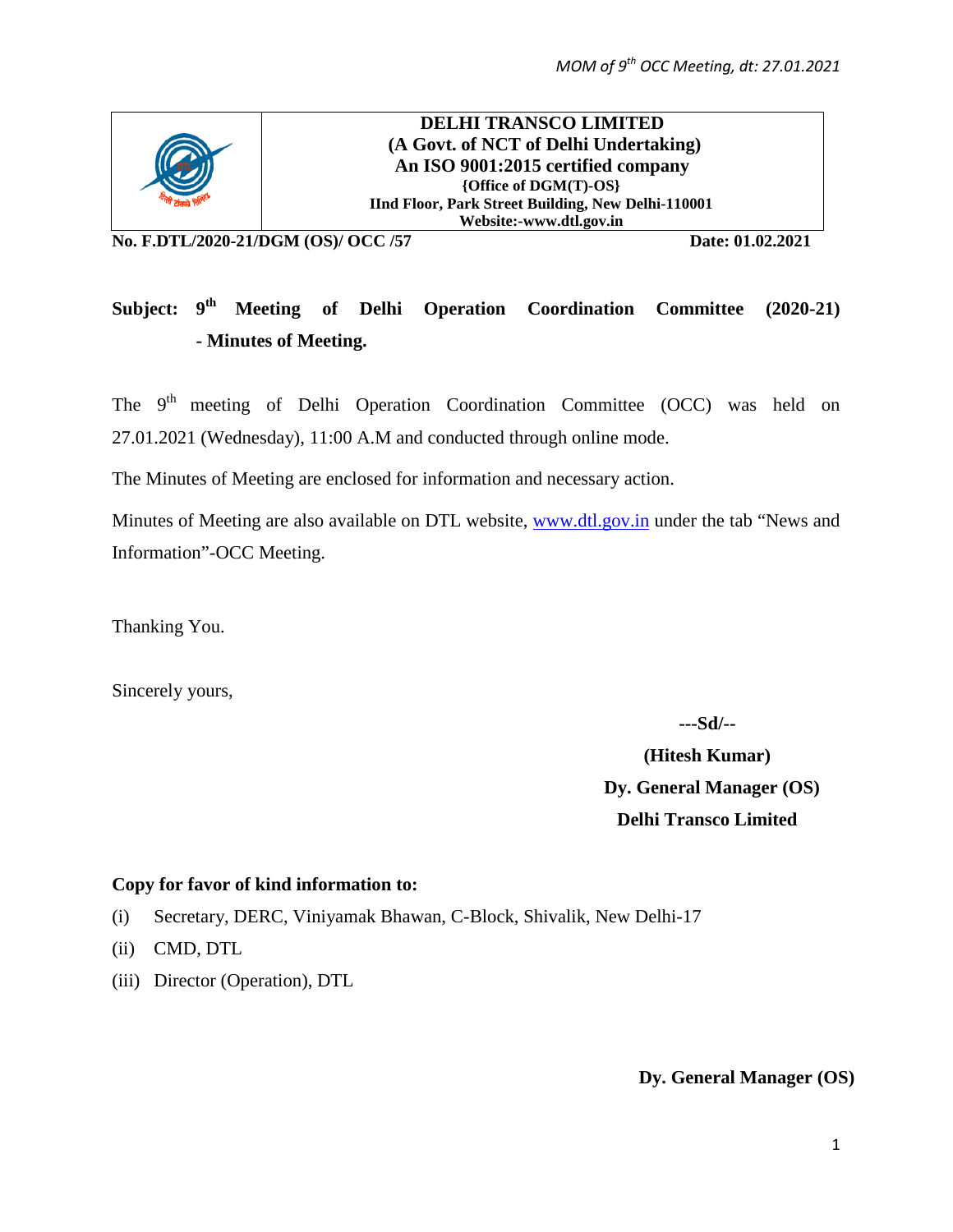**To all members** *- - As per list enclosed - -*

# **9th Meeting of Delhi Operation Coordination Committee (2020-21)- Minutes of Meeting**

## **Distribution List:**

| <b>DTL</b>                | General Manager (O&M)-I, Chairman OCC |  |  |
|---------------------------|---------------------------------------|--|--|
|                           | General Manager (O&M)-II              |  |  |
|                           | General Manager (P&M, DM&S)           |  |  |
|                           | General Manager (Planning)            |  |  |
|                           | DGM (O&M) - North, East, West, South  |  |  |
|                           | DGM(M/P)                              |  |  |
|                           | $DGM$ (Plg.)                          |  |  |
| <b>SLDC</b>               | General Manager (SLDC)                |  |  |
|                           | DGM (SO)                              |  |  |
| <b>TPDDL</b>              | HOD (PSC &AM), Sr. Manager (PSC)      |  |  |
| <b>BRPL</b>               | VP, AVP (SO)                          |  |  |
| BYPL                      | VP, AVP (SO)                          |  |  |
| <b>NDMC</b>               | Superintending Engineer, E-1          |  |  |
| <b>IPGCL</b>              | AGM (T) Opr. GTPS                     |  |  |
| <b>PPCL</b>               | AGM (T) Opr.PPS-I                     |  |  |
|                           | AGM (T) Opr. PPS-III                  |  |  |
| <b>MES</b>                | <b>AEE/M.SLDC Officer</b>             |  |  |
| <b>BBMB</b>               | Sr. Executive Engineer, O&M           |  |  |
| <b>DMRC</b>               | GM (Traction), Sr.DGM (Traction)      |  |  |
| <b>GMR(DIAL)</b> GM(DIAL) |                                       |  |  |
|                           | N. Railways Sr. DEE (TRD)             |  |  |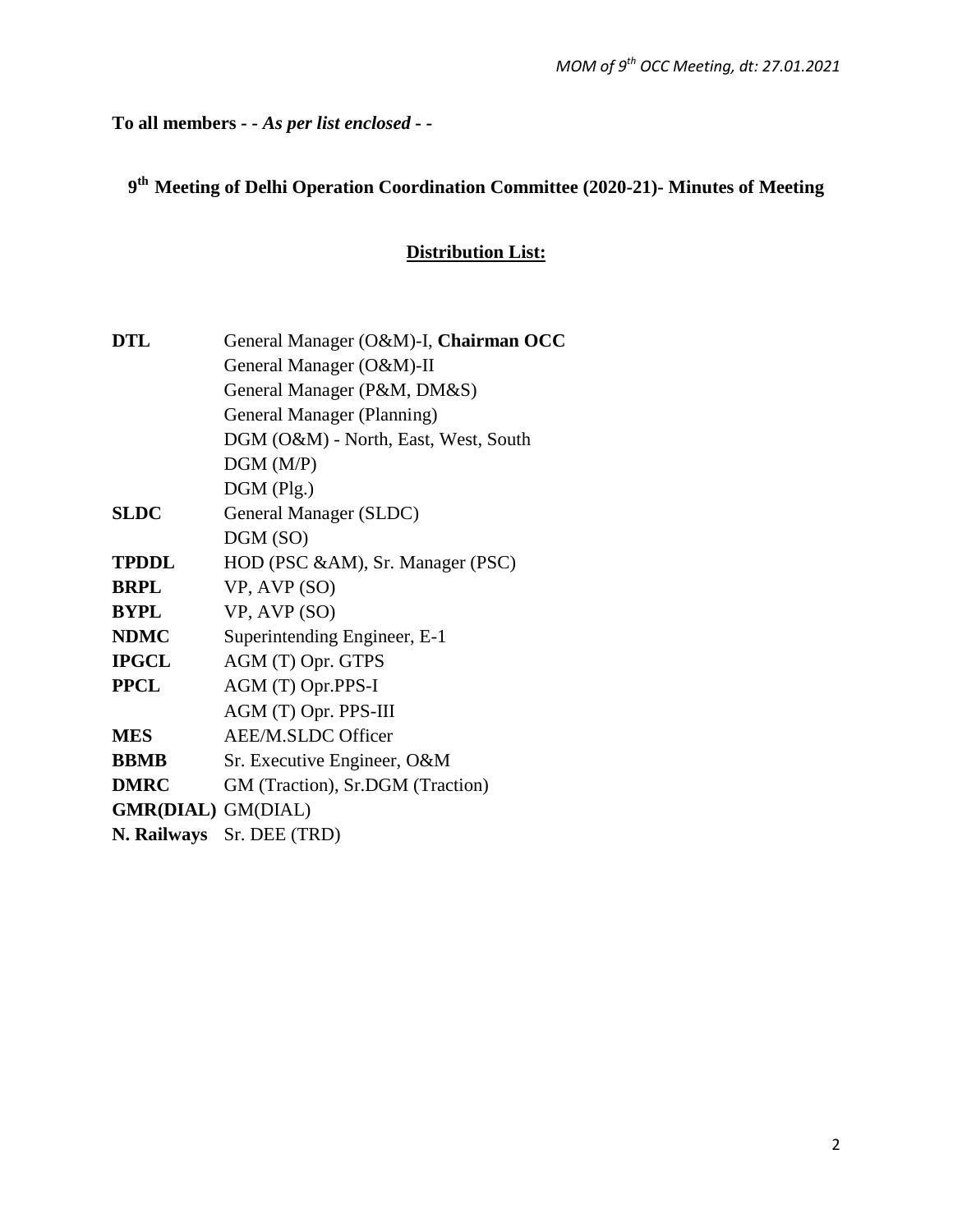# **Minutes of 9th Delhi OCC Meeting held on 27.01.2021**

| Date:         | 27.01.2021                                                         |
|---------------|--------------------------------------------------------------------|
| Time:         | 11:00 AM                                                           |
| <b>Venue:</b> | <b>Online Via Video conferencing</b>                               |
|               | O/o-GM(O&M)-I, Delhi Transco Ltd., 220 kV Sub-Stn Park Street, New |
|               | <b>Delhi-110001</b>                                                |

Chairman, OCC welcomed the members/ participants and requested to start the meeting as per circulated agenda.

#### • **Review of Grid operations of December-2020**

- (i) The peak demand for December-2020 was 4671 MW against peak demand of 5245 MW in December -2019.
- (ii) Total energy consumed in December -2020 was 2024.811 MUs against energy consumed 2150.631 MUs in December -2019.

## • **Planning of Grid operation for February-2021**

 SLDC Delhi informed that, anticipated peak demand for February 2021 is 4450MW and expected availability is 5005 MW (Surplus +555 MW). Anticipated maximum energy requirement for a day is 67.85MUs and expected availability is 117.16MUs (Surplus +49.31MUs).

----------------------------------------------------------------------------------------------------------------

**List of participants is enclosed as Annexure-I.**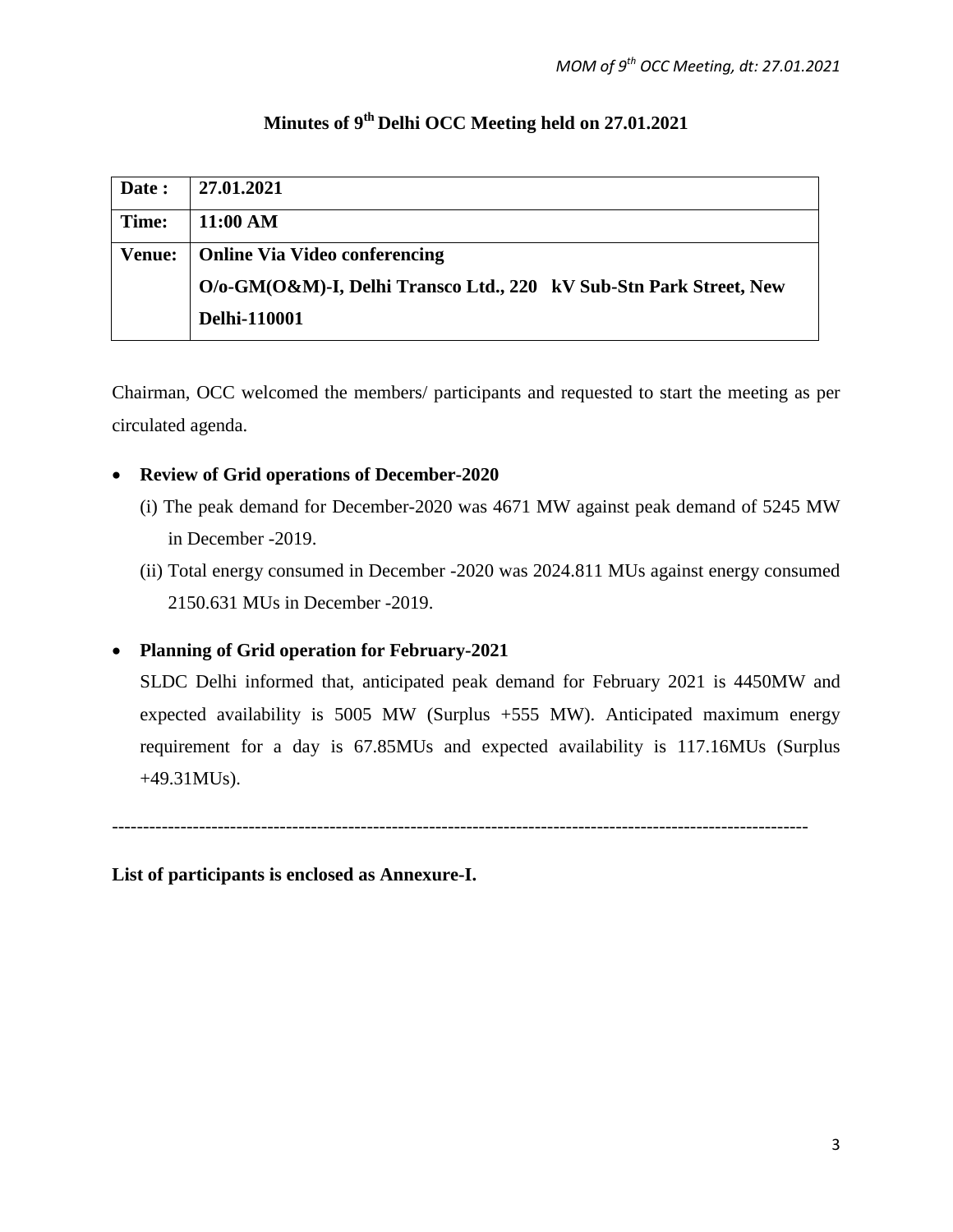## **1. Confirmation of minutes of 8th Delhi OCC meeting (2020-21) held on dated 29.12.2020.**

The  $8<sup>th</sup>$  Delhi OCC meeting (2020-21) was held on 29.12.2020 through video conferencing in accordance with the agenda circulated vide letter dt: 22.12.2020. Minutes of the aforesaid OCC meeting were issued on 11.01.2021 and the same was also uploaded on DTL website.

## **TPDDL raised the point of submission of data of essential loads by DISCOMs in respect of the S. No. 6. "Review of Delhi islanding Scheme" of previous MOM:**

- 1. The discussion is required for provision of data as it is not understood why tail end data is asked as the quantum of essential load has already been shared.
- 2. It may be appreciated that survival of Delhi Islanding is only practically possible only when automatic load disconnection excluding the essential load (already quantified by DISCOMs) is carried out at 400/220 KV Grid s/stns. of DTL.

The matter was deliberated in the OCC meeting.

**OCC again requested all DISCOMS to provide data of actual Critical/ Super critical load being fed from DISCOM feeder with proper feeder name, name of actual critical/ Super critical load such as Hospital/Water treatment/ DMRC/ GMR/ VVIP areas and Name of DTL substation & DISCOM feeder from DTL end as per requirement of NRPC.**

**OCC advised that, DISCOMs, DTL & Generators under Delhi Islanding scheme shall provide details/ submissions to SLDC for review/ finalization of Islanding scheme. The required data is to be submitted within one week time.**

**(Action by DISCOMs, GENCOS, DTL & SLDC)**

**Members confirmed the Minutes of 8th OCC Meeting.**

## **DTL Agenda:**

#### **2. Proposed planned shutdowns of DTL for the month of February-2021**

OCC Chairman advised all the utilities to plan maintenance/up-gradation/replacement activities in lean load period as per respective maintenance plans in preparation of meeting the load requirements of next summer season. It was informed by NDMC that Budget Session of Parliament House will start from 29.01.2021 to 15.02.2021 and 08.03.2021 to 08.04.2021. After detailed discussion with members, OCC approved planned shutdowns subject to real time conditions & consent from DISCOMs. **Major Shutdown works at Park Street, IP, Rajghat, Pragati, Patparganj & SOW will be allowed between 16.02.2021 to 07.03.2021 only.**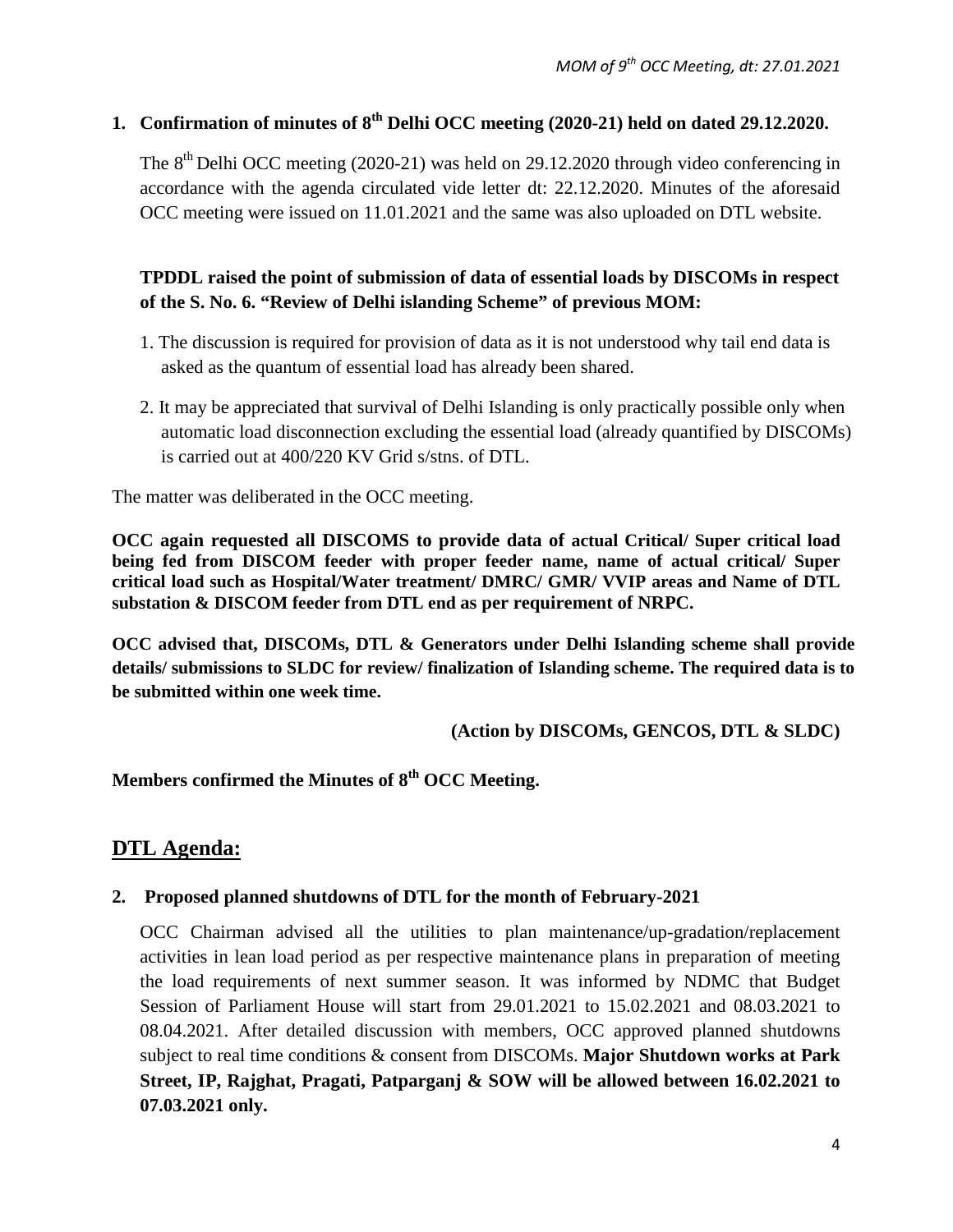#### **3. Survival of Local Island at GTPS/ Pragati.**

During 20th GCC meeting as per MoM at S.No. 2.4 (9.12) following was discussed:-

"BYPL representative raised the issue of survival and subsequent synchronizing of local islanding at GT/ Pragati.

GCC advised DTL to carry out a joint visit with Discoms and IPGCL/ PPCL to analyze the requirements for sustaining Local Island at GT station". -

The matter was deliberated in Delhi OCC meeting held on 28.03.2019 and a committee comprising of following members was constituted for carrying out above work at Pragati:-

(i) Sh. SatyendraPrakash, AGM (Elect./C&I), PPS-I, PPCL.

(ii) Sh. B.L. Gujar, DGM (Prot.), DTL.

(iii) Sh. Bharat Tiwari, MGR(OS), DTL

(iv) Sh. Deepak Kumar, AM(T)-Pragati, DTL.

**DTL/ Pragati & PPCL informed that the works of control of 220 kV Bus-coupler at PPCL end has been completed for synchronization of GT with grid. The testing of this control scheme also done on 25.01.2021.**

**OCC requested DTL & PPCL to share the details of final control scheme with Delhi SLDC.**

# **BRPL Agenda:**

## **4. Erratic Scheduling by Wind Energy plants, leading to levy of addl. deviation penalty on DISCOMS**

Presently, the Scheduling of Wind and Solar generating stations are guided based on "Procedure for implementation of the framework on Forecasting, Scheduling and Imbalance Handling for Renewable Energy (RE) Generating Stations including Power Parks based on wind and solar at Inter-State level", notified by CERC on 3rd March 2017 wherein Clause 8.6 states that "The schedule by RE generators or lead generator or principal generator may be revised by giving advance notice to the concerned RLDC, as the case may be. Such revisions shall be effective from 4th time block, the first being the time-block in which notice was given. There may be one revision for each time slot of one and half hours starting from 00:00 hours of a particular day subject to maximum of 16 revisions during the day"

However, as per 6th Amendment to Indian Electricity Grid Code, notified by CERC on 12th Dec 2019 clause (18) of Regulation 6.5 of Part 6 of the Principal Regulations, has been substituted as under:

"Revision of declared capability by the ISGS(s) having two part tariff with capacity charge and energy charge and requisition by beneficiary (ies) for the remaining period of the day shall also be permitted with advance notice. Any revision in schedule made in odd time blocks shall become effective from 7th time block and any revision in schedule made in even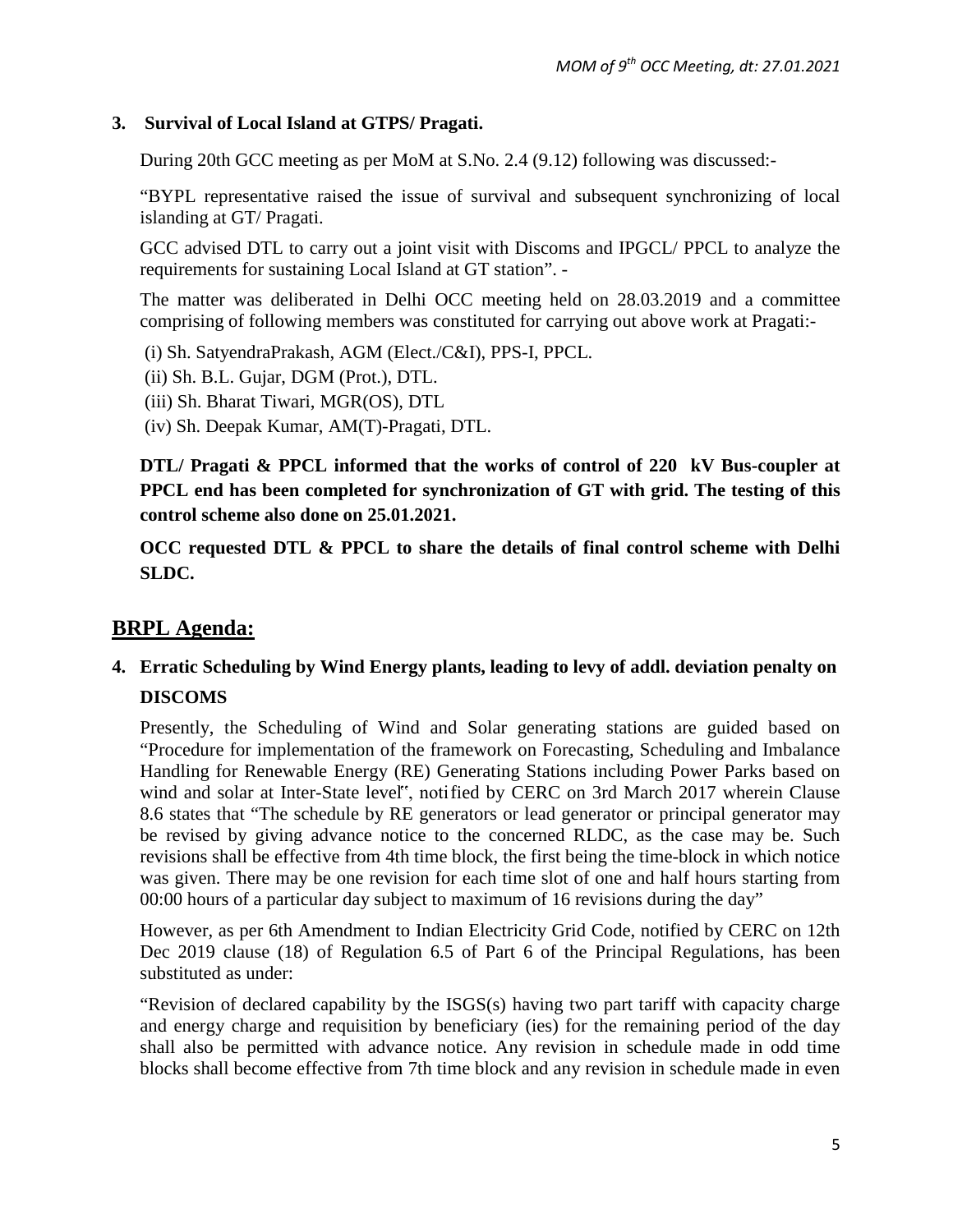time blocks shall become effective from 8th time block, counting the time block in which the request for revision has been received by the RLDCs to be the first one."

Also, the 2nd Amendment to Power Market Regulation notified by CERC on 12th Dec 2019, new Sub-clause (na) has been added after Sub-clause (n) of Clause (i) of Regulation 2 of the Principal Regulations, as under :-

"Gate Closure" in reference to Real-Time Market refers to the time after which the bids submitted to the Power Exchange cannot be modified for a specified delivery period."

| <b>RTM</b><br><b>Auction</b><br><b>Start Time</b>     | <b>RTM</b><br><b>Auction</b><br><b>End Time</b> | <b>RTM</b><br><b>Clearing</b><br>Interval<br>and<br>publicatio<br>n in the<br>website | Communica<br>tion of<br><b>Schedule to</b><br><b>NLDC/RLDC</b><br>s/ SLDCs | Final<br><b>Schedule</b><br><b>Preparation</b>              | <b>Preparation</b><br>time for<br>despatch                     | <b>Delivery</b><br><b>Period</b> |
|-------------------------------------------------------|-------------------------------------------------|---------------------------------------------------------------------------------------|----------------------------------------------------------------------------|-------------------------------------------------------------|----------------------------------------------------------------|----------------------------------|
| <b>Illustration - A</b>                               |                                                 |                                                                                       |                                                                            |                                                             |                                                                |                                  |
| 22:45<br><b>Hrs</b><br>(of<br>the<br>previous<br>day) | 23:00 Hrs<br>the<br>(of<br>previous<br>day)     | $23:00$ Hrs $-$<br>23:15 Hrs<br>(of<br>the<br>previous<br>day)                        | $23:15$ Hrs $-$<br>23:30 Hrs<br>$($ of the<br>previous day)                | $23:30$ Hrs $-$<br>23:45 Hrs<br>(of<br>the<br>previous day) | $23:45$ Hrs $-$<br>24:00 Hrs<br>$($ of<br>the<br>previous day) | 00:00:00<br>00:30:00             |
| 23:15<br><b>Hrs</b><br>(of<br>the<br>previous<br>day) | 23:30 Hrs<br>(of<br>the<br>previous<br>day)     | $23:30$ Hrs -<br>23:45<br>Hrs<br>Οf<br>the<br>previous<br>day                         | $23:45$ Hrs $-$<br>00:00 Hrs (of<br>the previous<br>day)                   | $00:00$ Hrs $-$<br>00:15 Hrs                                | $00:15$ Hrs $-$<br>00:30 Hrs                                   | 00:30:00<br>01:00:00             |
| <b>Illustration - B</b>                               |                                                 |                                                                                       |                                                                            |                                                             |                                                                |                                  |
| 07:45 Hrs                                             | 08:00 Hrs                                       | 08:00 Hrs -<br>08:15 Hrs)                                                             | $08:15$ Hrs $-$<br>08:30 Hrs                                               | $08:30$ Hrs $-$<br>08:45 Hrs                                | $08:45$ Hrs $-$<br>09:00 Hrs                                   | 09:00:00<br>09:30:00             |
| <b>Illustration - C</b>                               |                                                 |                                                                                       |                                                                            |                                                             |                                                                |                                  |
| 20:45Hrs                                              | 21:00Hrs                                        | $21:00$ Hrs $-$<br>21:15 Hrs                                                          | $21:15$ Hrs $-$<br>21:30 Hrs                                               | $21:30$ Hrs $-$<br>21:45 Hrs                                | 21:45 Hrs -<br>22:00 Hrs                                       | 22:00:00<br>22:30:00             |

Illustration of Gate Closure concept (given above) has been quoted by CERC in "Framework for Real time Market of Electricity" and also in "6th Amendment to Open Access in Interstate Transmission Regulations, 2008":-

Hence, any revision sent by DISCOM to correct its position as per its prevailing load or to change the sign of deviation, now is being implemented only from 7th/8th block depending on the slot in which the revision is sent or else through RTM as per timelines cited above. This has led to a situation where in the schedule of Wind generating plants gets changed within 04 time blocks or in some cases even before that resulting in DISCOMS facing the heat of such instances because the DISCOMS are left with no time to place the bid in RTM or change their schedule by sending revision in other plants, hence, attracting DSM penalty due to erratic scheduling in real time. A compilation of similar instances where there is change in schedule of Wind plants without giving enough heads-up to BRPL is annexed as Annexure 1 for your kind reference.

We would like to draw your attention towards the fact that with consistent efforts to reduce carbon footprints and compliance of Renewable Purchase Obligation as per DERC/CERC extant regulation, BRPL has already signed PSA of around 1100 MW (Solar and Wind) which is expected to be on bar in next 1 to 2 years. As on date, about 167 MW wind and 20 MW solar are on bar. In this scenario, the above mentioned case of drastic increase/decrease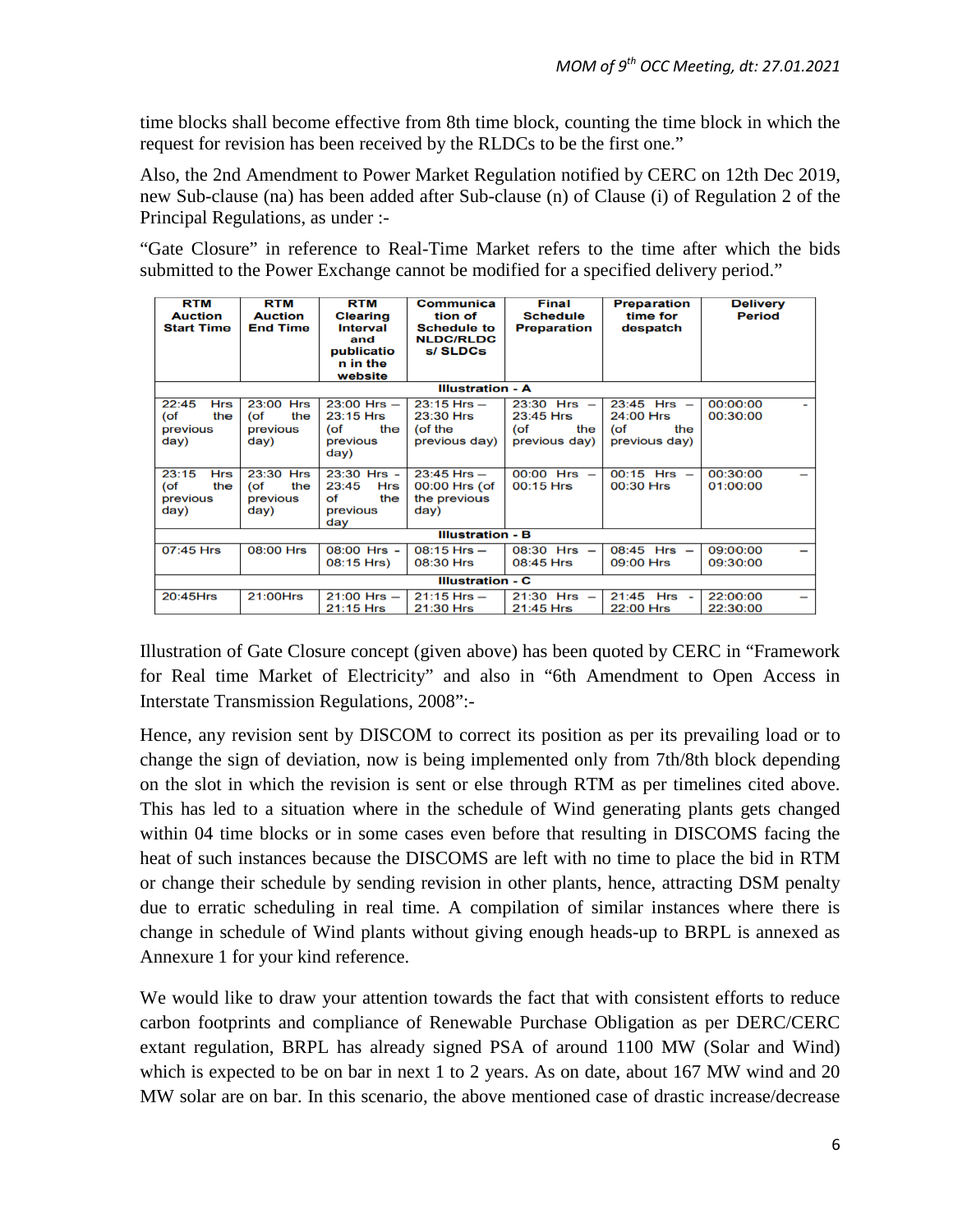of wind energy plants will only add to plight of any DISCOM resulting in erratic scheduling and deviation from the schedule leading to violations of the grid code due to factors which are beyond the control of the DISCOM.

BRPL requested that, suitable changes need to be brought in the RE Forecasting and Scheduling regulation mentioned in the above that to allow Distribution companies to correct its schedule by tapping real time markets in order to avoid grid violations.

**After detailed discussion, OCC advised DISCOMs to take up this matter with CERC/ NRPC for appropriate change in regulation of Forecasting & Scheduling of Wind and solar generating plants.** 

## **PPCL Agenda:**

## **5. Restoration of Road Area excavated by DTL for laying of U/G 220 kV cable at PPS-I and clearance of DTL scrap material lying in premises of Pragati Power Station-I**

The main road was excavated for laying of U/G 220 kV cables during Jan/Feb'2020 with the commitments to restore the road 'as it was basis' immediately after completion of project work but the same is not restored as per original.

It has already been informed to DTL that loose sand lying under this area causing chocking our GT inlet Filter media resulting premature replacement and financial losses. The condition of excavated area has worsen further after the rains where loose soil rammed down at both side of main gate of plant and other area making it accident prone and thus becomes a safety concerned .In spite of our several reminders through letters, mails & calls to all DTL project officials, nothing has moved yet. The same is yet to be restored as per civil standards.

Apart from this, following surplus and scrape material are lying under our premises even after commissioning of newly laid cables : Empty 220 kV cable drums, 220 kV cable drums, 220 kV old cables, Mixed-waste: shuttering panels, cable insulation, wooden & metal scrap.

It is requested to DTL project to expedite and provide a fixed time frame for completion of above works.

**During OCC meeting, DTL Project Department informed that vide letter dt. 22.01.2021, PPCL has already been informed that road restoration work is under progress and expected to be completed by end of Feb-2021. Surplus/ scrap materials of cables will also be removed from PPS-I by the end of Jan-2021.**

**(Action by DTL)**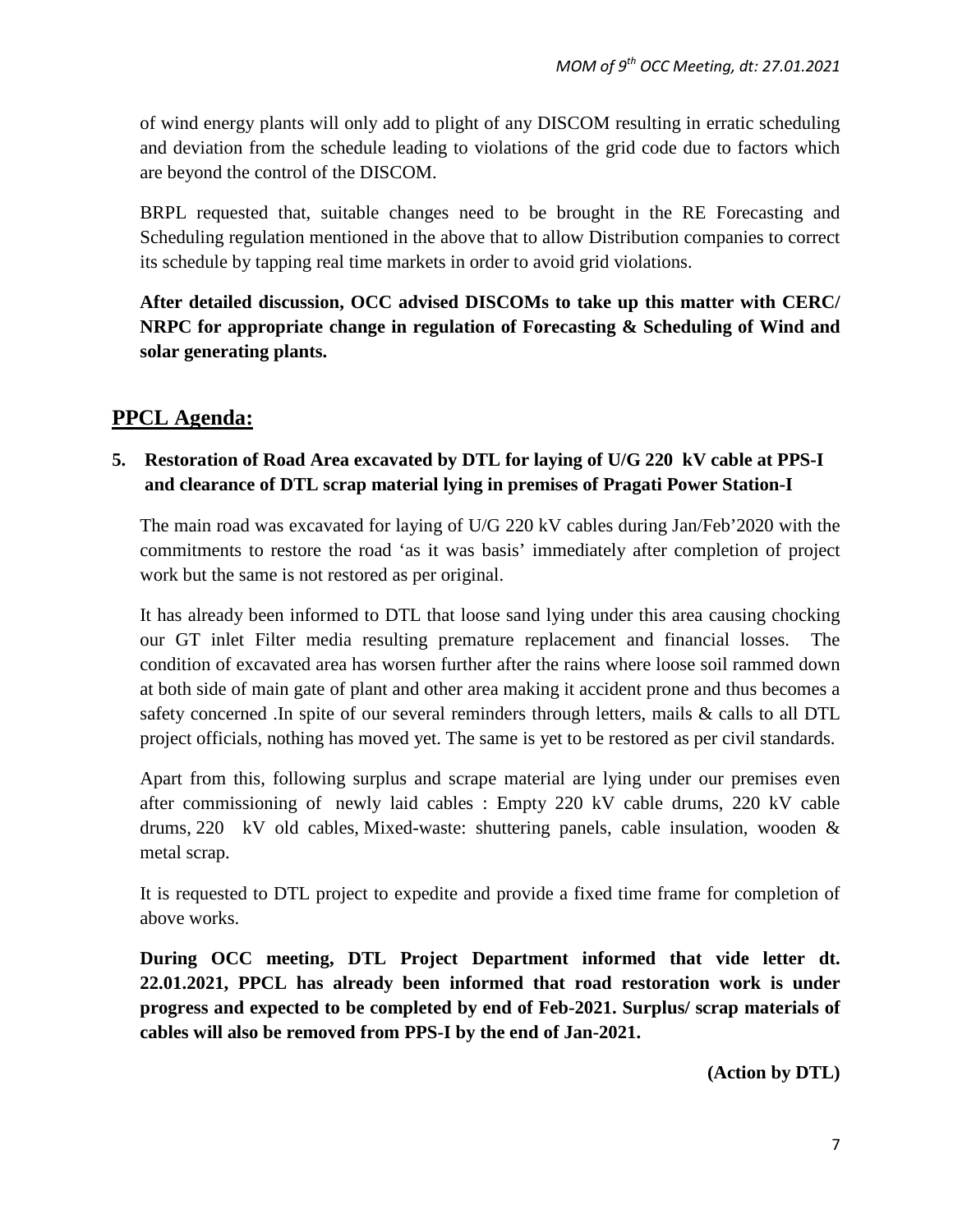#### **6. Sharing of grid disturbance data with Pragati PPS-I**

The grid disturbance at 220 kV Pragati has became frequent and it's disrupting the generation at PPS-1. At many occasions, DTL has been requested to share the data of grid disturbance for analysis of tripping of generators at PPS-1 but no data been shared.

**After detailed deliberation, OCC requested SLDC to share the report of grid disturbance incidents to concerned generating stations also to analyze the reasons caused disturbances at generating end.** 

**(Action by SLDC)**

#### **7. Long/recent Outage/breakdown of elements in Delhi power system.**

Members updated the latest status of following Long/Recent Outage/Breakdowns of elements in Delhi Power system as under:

| S.N | <b>Element's Name</b>                            | <b>DISCOM</b><br>/DTL | Date and<br>Time of<br>outage | of<br><b>Status</b><br>outage<br>as<br><sub>on</sub><br>27.01.2021                                                                                                                                                                                                                                     |
|-----|--------------------------------------------------|-----------------------|-------------------------------|--------------------------------------------------------------------------------------------------------------------------------------------------------------------------------------------------------------------------------------------------------------------------------------------------------|
| 1   | 33 kV RIDGE VALLEY -<br>KHEBAR LANE CKT.-II      | <b>BRPL</b>           | 01.06.2019                    | 'Y' PH. Single cable faulty.<br>BRPL informed that the agenda<br>related to handover this ckt to<br>MES has been discussed in<br>Steering Committee.<br><b>BRPL</b> requested OCC<br>to<br>remove this feeder from OCC,<br>as from now onwards this<br>matter will be a part of<br>steering committee. |
| 2   | 220 kV OKHLA - 33 kV<br>NEHRU PLACE CKT.-IV      | <b>BRPL</b>           | 02.01.2021                    | 'R'<br>PH.<br><b>SINGLE</b><br><b>CABLE</b><br>FAULTY.<br>Ckt will<br>charged<br>be<br>by<br>03.02.2021.                                                                                                                                                                                               |
| 3   | 220 kV Shalimar Bagh-<br>33 kV Jahangirpuri CKT. | <b>TPDDL</b>          | 08.12.2020                    | 'R'<br>PH.<br><b>CABLE</b><br><b>FAULTY</b><br>Ckt energized on 19.01.2021                                                                                                                                                                                                                             |
| 4   | 33 kV ROHTAK ROAD -<br><b>KIRTI NAGAR CKT</b>    | <b>TPDDL</b>          | 05.01.2021                    | 2ND CABLE FAULTY<br><b>Ckt</b><br>energized on 13.01.2021                                                                                                                                                                                                                                              |